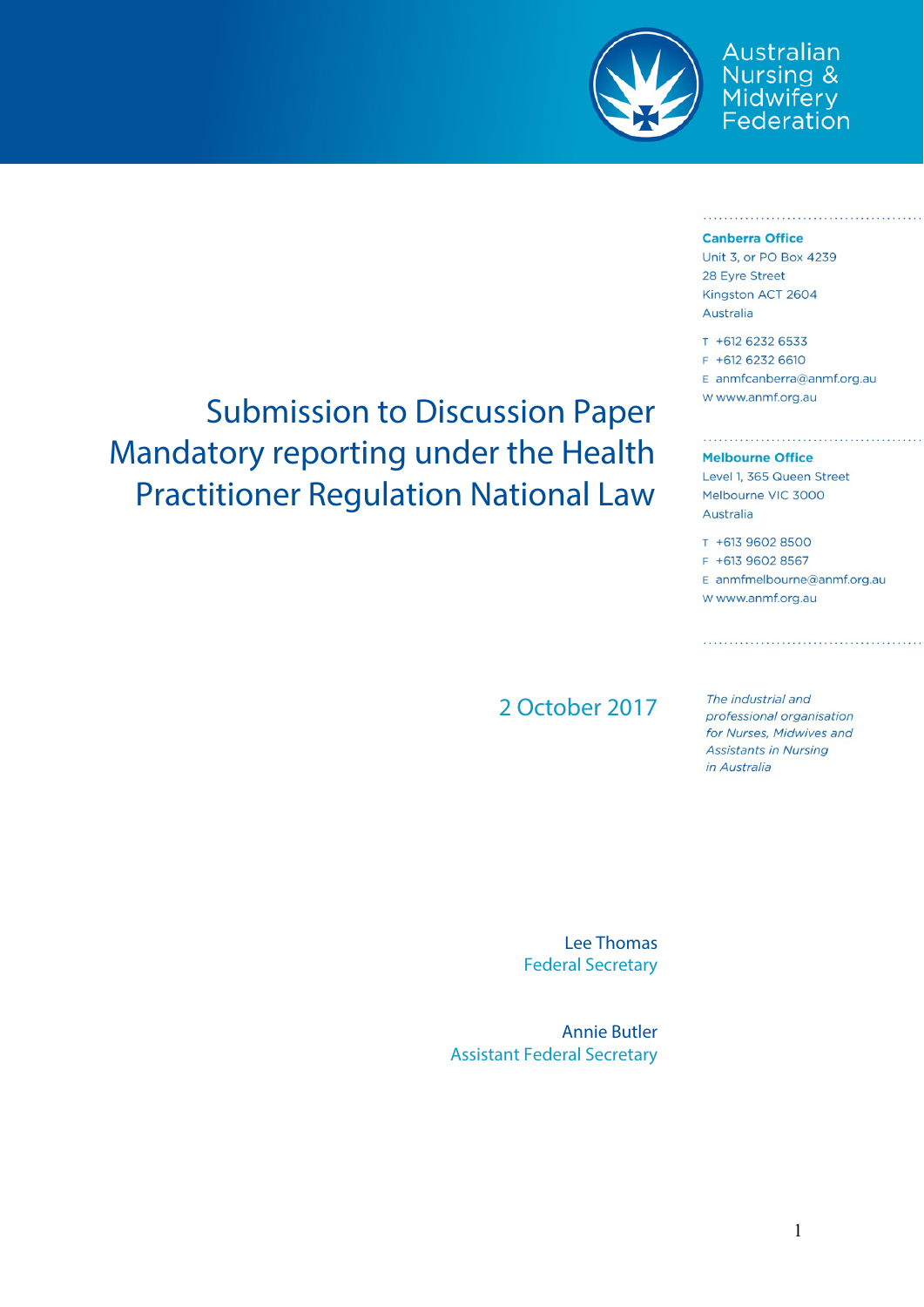#### **Introduction**

Established in 1924, the Australian Nursing and Midwifery Federation (ANMF) is the largest professional and industrial organisation in Australia for nurses, midwives and assistants in nursing, with Branches in each State and Territory of Australia. The core business of the ANMF is the professional and industrial representation of our members and the professions of nursing and midwifery.

With a membership which now stands at over 267,000 nurses, midwives and assistants in nursing, our members are employed across all urban, rural and remote locations, in both the public and private health and aged care sectors.

The ANMF takes a leadership role for the nursing and midwifery professions by participating in the development of policy relating to: nursing and midwifery practice, professionalism, regulation, education, training, workforce, and socio-economic welfare; health and aged care, community services, veterans' affairs, workplace health and safety, industrial relations, social justice, human rights, immigration, foreign affairs and law reform.

As the largest professional organisation for nurses and midwives in Australia, the ANMF has, on behalf of our members, a genuine interest in, and concern for, matters relating to the regulation and practice of registered health practitioners. The ANMF has been a long-standing supporter of the move to the National Registration and Accreditation Scheme (NRAS) for all health professions in Australia. In providing a national regulation process, NRAS has enabled consistency of registration standards and accreditation processes for the nursing and midwifery professions.

Since the implementation of the NRAS on 1 July 2010, the ANMF has continued to support this scheme, administered by the Australian Health Practitioner Regulation Agency (AHPRA). This support is due to our contention that there are significant advantages provided by NRAS for facilitating safe, competent care to the Australian public.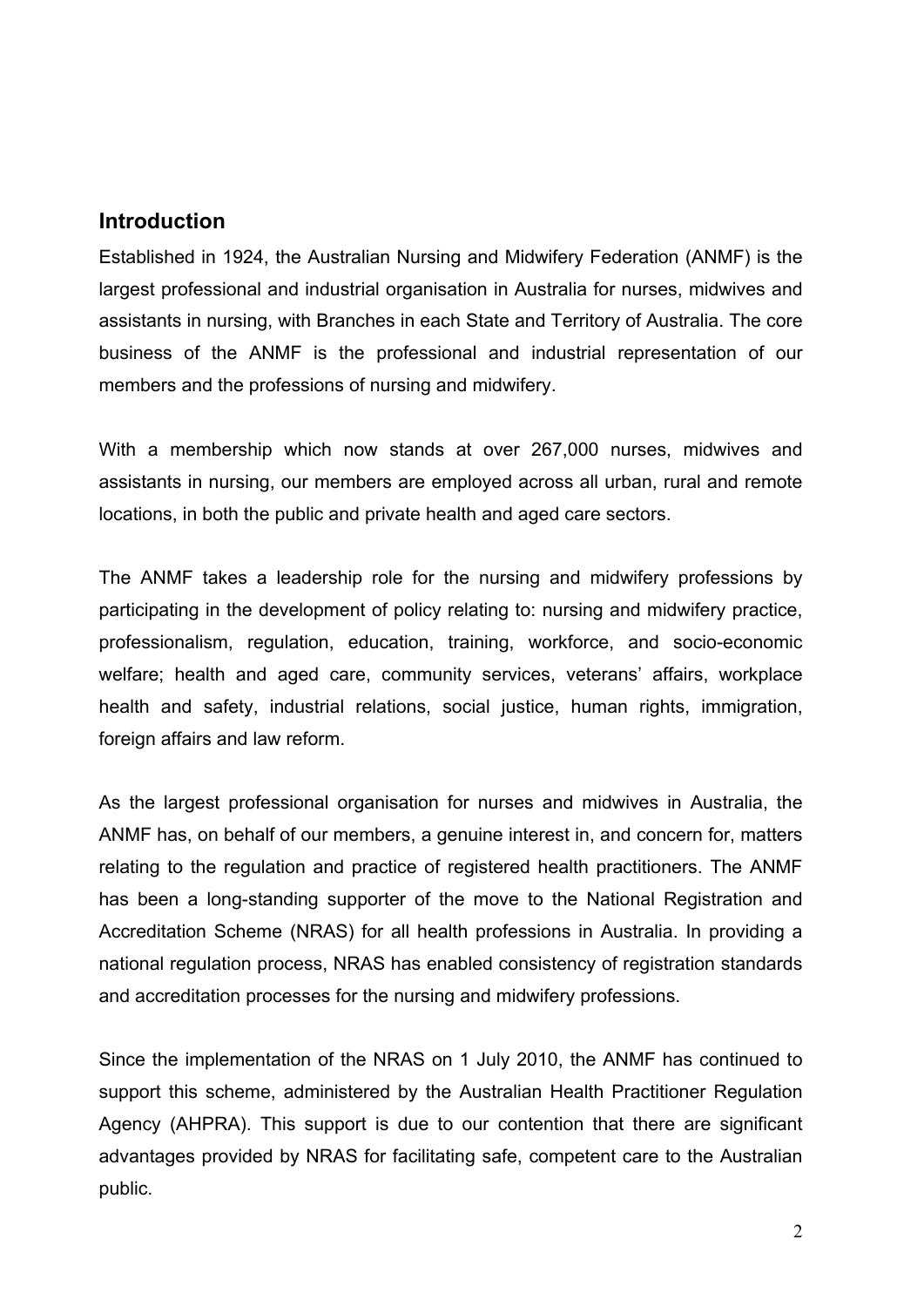In relation to nurses and midwives, the ANMF considers the implementation of NRAS for the health professions, has having a significant and positive impact on our two professions – nursing and midwifery. The overriding aim of this national scheme is to protect the public by introducing consistency, and having a shared understanding of terminology, across the country in relation to regulation of health professionals. The intention to simplify processes and terminology is essential not only for the health professionals themselves, but also, and critically, to reduce confusion for consumers of health and aged care services about the codes, guidelines and standards applying to health professionals.

Given our on-going commitment to NRAS, the ANMF has an abiding interest in ensuring mandatory reporting under the Health Practitioner Regulation National Law is nationally consistent and provides for a fair and equitable regulatory environment for health professionals, whilst delivering its primary function of public protection.

The ANMFs position on the discussion paper- Mandatory reporting under the Health Practitioner Regulation National Law and any proposed changes to Mandatory reporting is based on the following essential principles:

- Nurses and midwives, like the rest of the population, may experience at times, issues with mental health, substance abuse or periods in their life where they require support through a difficult time. The public are protected when practitioners, including nurses and midwives, feel they are able to seek and access support when required. If nurses and midwives fear retribution for seeking help then they will potentially continue working without accessing appropriate support and subsequently the benefits of early intervention will not be achieved.
- Nurses and midwives have the right, like the rest of the Australian population, to access health care when required without fear of retribution.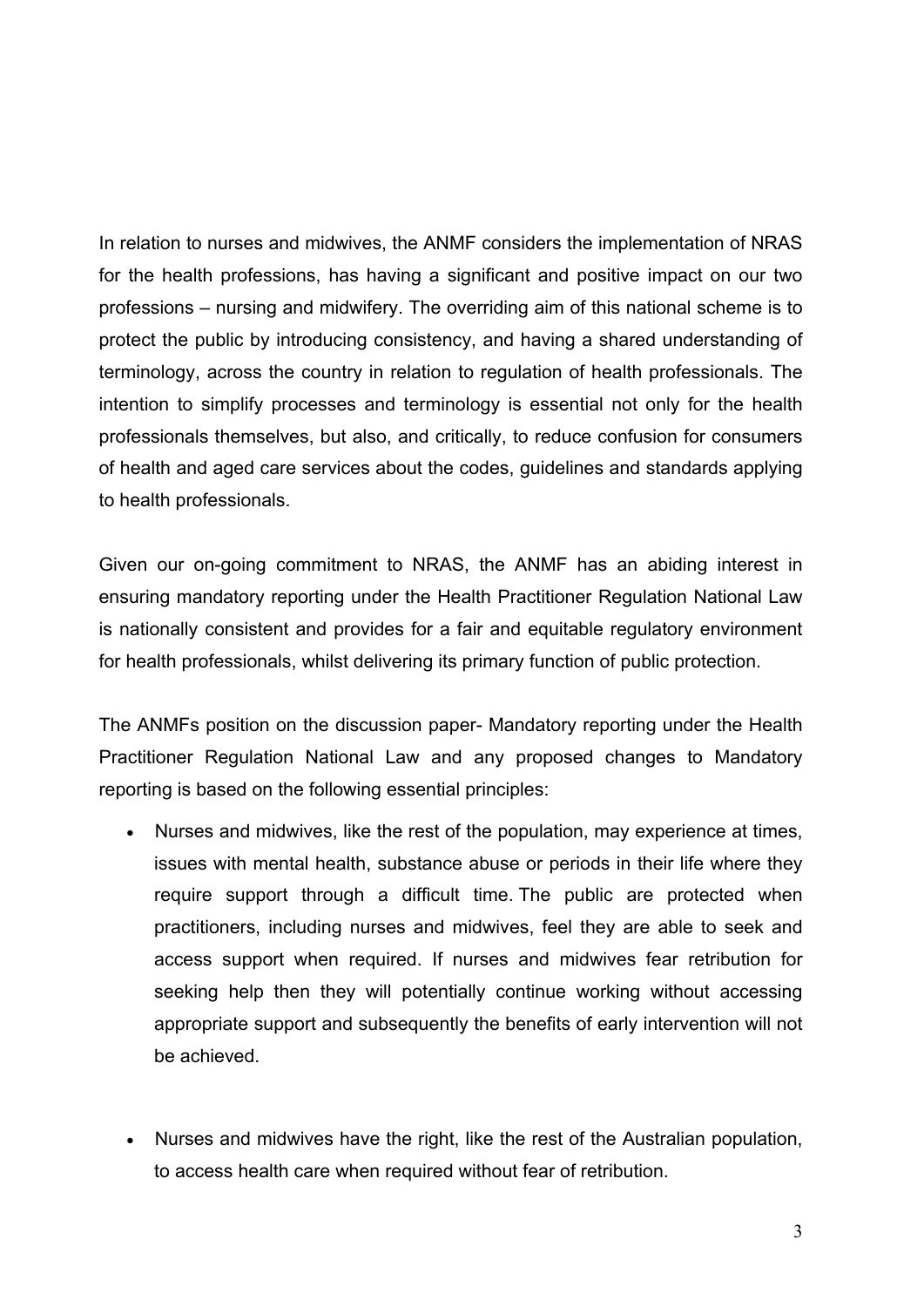- The National Law needs to be consistent across all states and territories to reduce confusion for practitioners and consumers.
- The current mandatory reporting requirements under the National Law in states and territories other than Western Australia are difficult to understand and are currently not being implemented as they were intended.
- All practitioners, including nurses and midwives, require education and further information to enable them to better understand the current and any new mandatory reporting requirements from the perspective of a treating practitioner and a practitioner accessing support.
- Data needs to be collected and analysed in one central location to inform future decisions on changes to the National Law.
- It is essential that nurses and midwives have access to a confidential health program run and delivered by nurses and midwives. The Nursing and Midwifery Health Program Victoria (NMHPV) provides an excellent evidence based model that has good outcomes for nurses and midwives who require their care. It is our understanding the NMHPV support option 2.

**Which option would provide the optimal nationally consistent approach to mandatory reporting that both protects the public and supports practitioners to seek treatment for their health conditions as soon as possible?**

The ANMF assert that the only option that will provide public safety and national consistency is **option 2.** 

With over 267,000 members across the country, we provide support and advice for our members experiencing difficult periods in their lives. We provide the same support and advice to nurses and midwives who are subject to a mandatory notification. It is our experience, nurses and midwives are less likely to access support and treatment if they fear mandatory reporting from their treating practitioner. It is clear to the ANMF that if a treating practitioner is obligated under the National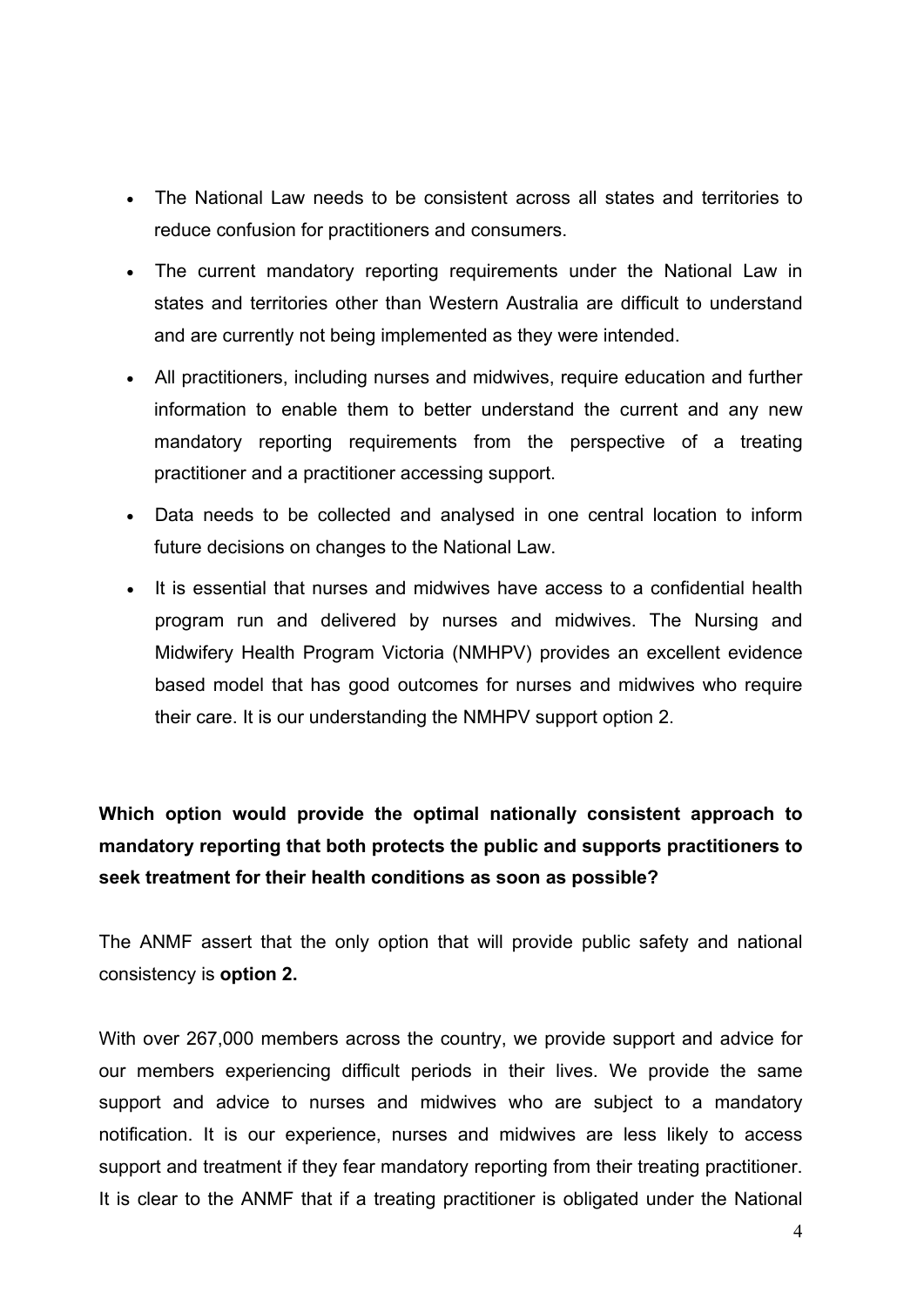Law to report notifiable conduct for a nurse or midwife, this is one more barrier that will prevent them accessing the required support and treatment.

As health practitioners, we understand the complexity of the situation for those dealing with a potential impairment. Facing these situations, nurses and midwives need to clearly understand how and where they can access treatment to enable them to get early support and to ultimately keep the public safe. It is essential that nurses and midwives can access support and treatment from their preferred treating practitioner without fear of retribution. They need to be able to freely disclose all relevant information to the treating practitioner.

The ANMF are not alone in our support for option 2, the model which currently applies in Western Australia. Both the independent review of the National Registration and Accreditation Scheme for health professions<sup>i</sup> and the 2011 Senate Inquiry<sup>ii</sup> recommended this model. This option makes sense and is clear. The Western Australian exemption has been in place since 2010 with no discernible difference in public protection. However, the benefit for nurses and midwives working in Western Australia is that they experience one less barrier to help when they need it.

As we have previously highlighted national consistency is important under the National Law to reduce confusion for practitioners and consumers. Western Australia have a functional exemption model for mandatory reporting for treating practitioners and it is supported. It is unreasonable and very unlikely that Western Australia would consider changing their model when this is the case. Therefore, it is important for national consistency that other jurisdictions change to this model. It is established, reasonable and ultimately reduces barriers for nurses and midwives to access support and treatment.

The evidence currently available in relation to mandatory reporting for notifiable conduct is limited. We believe it is important that with the benefit of a nationally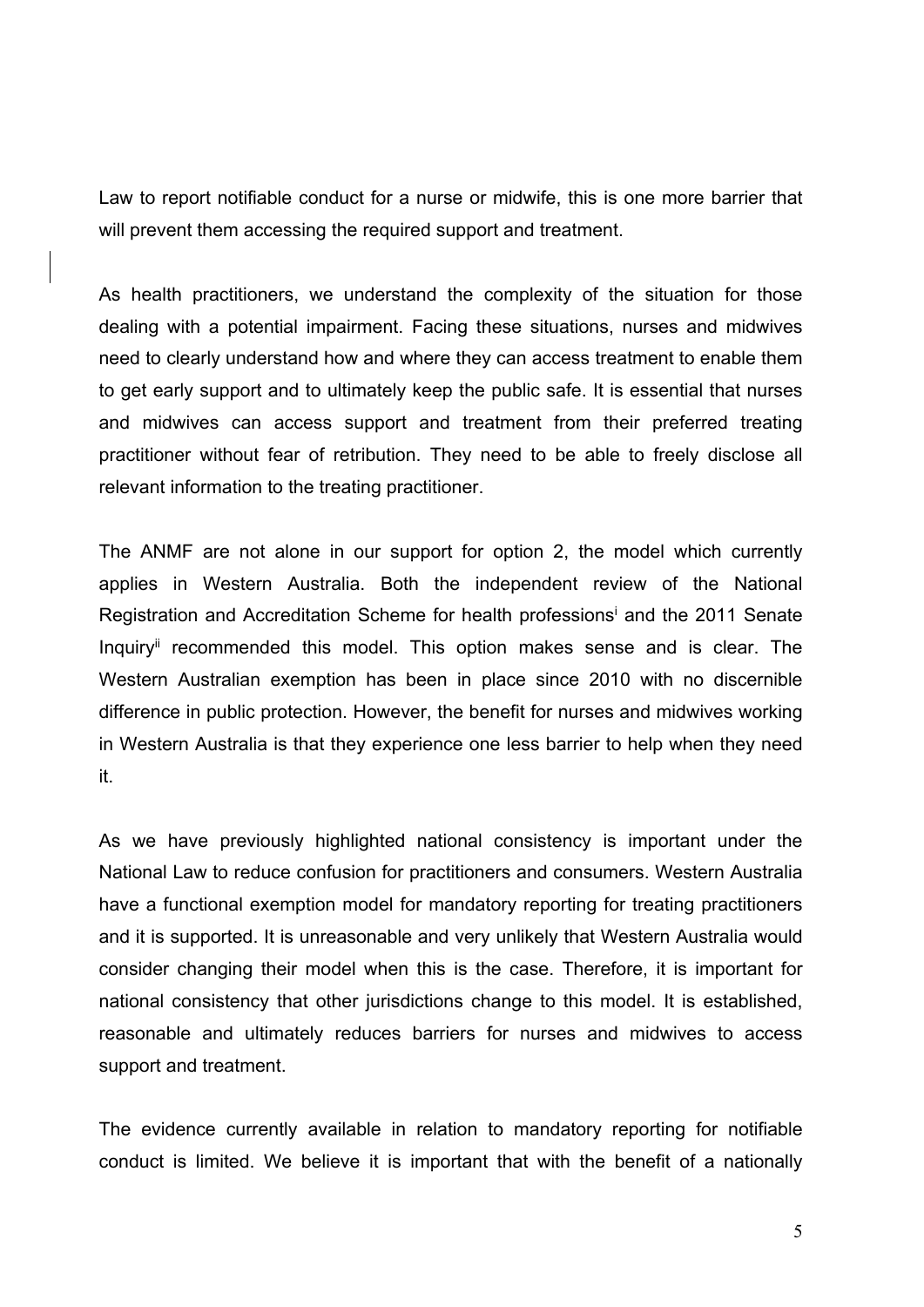consistent approach it is essential that data is collected, analysed and published more effectively by one central body, ideally by AHPRA.

One of the largest studies completed in 2016, outlines that the number of mandatory reports by treating practitioners is small. Reports are more often received from a practitioner who is not the person's usual practitioner.<sup>iii</sup> The ANMF suggest that the current mandatory reporting requirements for the treating practitioners in jurisdictions other than Western Australia are not being implemented as they were intended. Treating practitioners are not clear on the reporting threshold and require further education and advice.  $\dot{v}$  It is essential that the National Law is clear and easy to understand for practitioners to ensure public safety.

The current requirements in all jurisdictions other than Western Australia are not clear, they are not being implemented as they were intended, and do not provide an extra level of public safety. What they do is, place yet another barrier for registered health practitioners to access the support and treatment they need in an already complex situation.

## **Should any changes be made to the preferred option or are there other options not considered here?**

It is essential that option 2, provides clear wording that the treating practitioner does not also need to report past conduct issues.

## **Should there be any changes to the mandatory reporting obligations in respect to students?**

There should not be a requirement for a mandatory report from treating practitioners in relation to students.

#### **Conclusion**